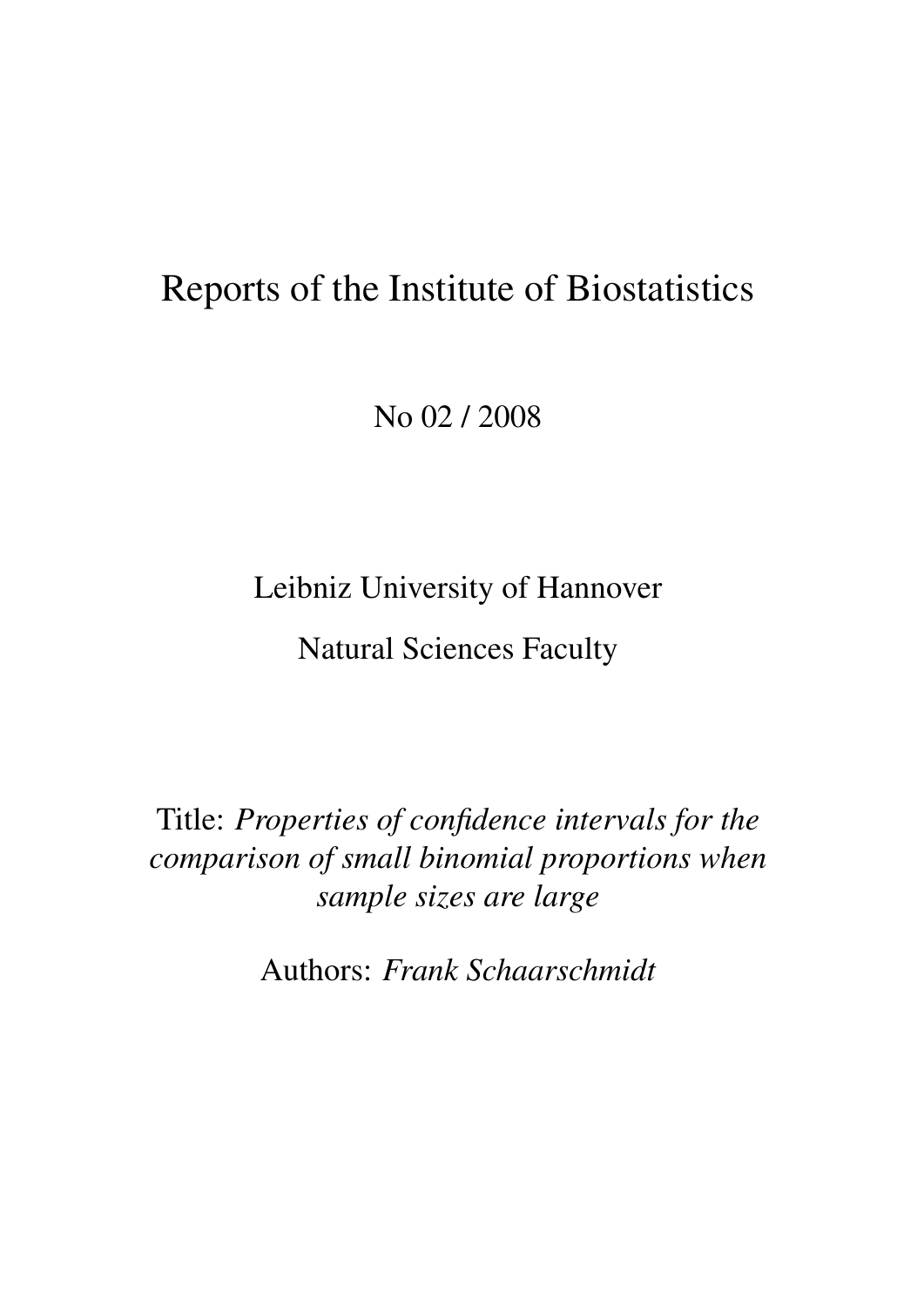# 1 Introduction

Consider two independent binomial random variables  $Y_i$ ,  $i = 1, 2$ , with  $Y_i \sim Bin(n_i, \pi_i)$ , with  $i = 1$ specifying an untreated control group and  $i = 2$  specifying a group exposed to a treatment of interest. Assume further that  $\pi$  specifies the proportion of a rare detrimental event, and at least  $\pi_1 \ll 0.5$ , and large sample sizes are available, i.e.,  $n_1 \ge 1000$ . In safety assessment, aim is to measure the possible dissimilarity of  $\pi_2$  compared to  $\pi_1$ . There are three commonly used measures for dissimilarity of proportions, the risk difference  $\delta = \pi_2 - \pi_1$ , the risk ratio  $\rho = \pi_2/\pi_1$  and the odds ratio  $\psi = \frac{\pi_2/(1-\pi_2)}{\pi_1/(1-\pi_1)}$  $\pi_1/(1-\pi_1)$ Here, methods for constructing confidence intervals for  $\psi$ ,  $\rho$ , and  $\delta$  are considered.

### 1.1 Proof of Safety and Proof of Hazard

A Proof of Safety for a novel treatment 2 compared to a standard treatment 1 is expressed by the following pairs of hypotheses with respect to  $\psi =$  $\frac{\frac{\pi_2}{1-\pi_2}}{\frac{\pi_1}{1-\pi_1}}$ ,  $\delta = \pi_2 - \pi_1$ , and  $\rho = \pi_2/\pi_1$ :

$$
H_0: \psi \ge \psi_0 \text{ vs. } H_A: \psi < \psi_0 \text{ , with } \psi_0 > 1 \tag{1}
$$

$$
H_0: \delta \ge \delta_0 \text{ vs. } H_A: \delta < \delta_0 \text{, with } \delta_0 > 0 \tag{2}
$$

$$
H_0: \rho \ge \rho_0 \text{ vs. } H_A: \rho < \rho_0 \text{ , with } \rho_0 > 1 \tag{3}
$$

All alternative hypotheses  $H_A$  define a state that  $\pi_2$  is not relevantly increased over  $\pi_1$ , where relevance is defined by  $\psi_0$ ,  $\delta_0$ , and  $\rho_0$ . Hence, for general problems without a-priori definition of the null-parameters, the estimation of upper confidence limits is of interest.

A Proof of Hazard for a novel treatment 2 compared to a standard treatment 1 is expressed by the following pairs of hypotheses with respect to  $\psi =$  $\frac{\frac{7\pi_2}{1-\pi_2}}{\frac{\pi_1}{1-\pi_1}}$ ,  $\delta = \pi_2 - \pi_1$ , and  $\rho = \pi_2/\pi_1$ :

$$
H_0: \psi \le \psi_0 \text{ vs. } H_A: \psi > \psi_0 \text{ , with } \psi_0 \ge 1 \tag{4}
$$

$$
H_0: \delta \le \delta_0 \text{ vs. } H_A: \delta > \delta_0 \text{, with } \delta_0 \ge 0 \tag{5}
$$

$$
H_0: \rho \le \rho_0 \text{ vs. } H_A: \rho > \rho_0 \text{ , with } \rho_0 \ge 1 \tag{6}
$$

Here, the alternative hypotheses  $H_A$  define a state of hazardousness of the novel treatment, i.e.,  $\pi_2 > \pi_1$ , where either marginal hazardousness ( $\psi_0 = 1$ ,  $\delta_0 = 0$ ,  $\rho_0 = 1$ ) or relevant hazardousness  $(\psi_0 > 1, \delta_0 > 0, \rho_0 > 1)$  could be of interest. Then, the estimation of upper confidence limits is of interest. Often, tests for the hypotheses above are inappropriately interpreted in contradiction to Neyman-Pearson concept of statistical test, i.e. concluding for safety when the null hypothesis can not be rejected. If this is common practice, conservative procedures should be avoided in favour of liberal procedure, with the aim to increase power and improve the 'confidence in negative results'.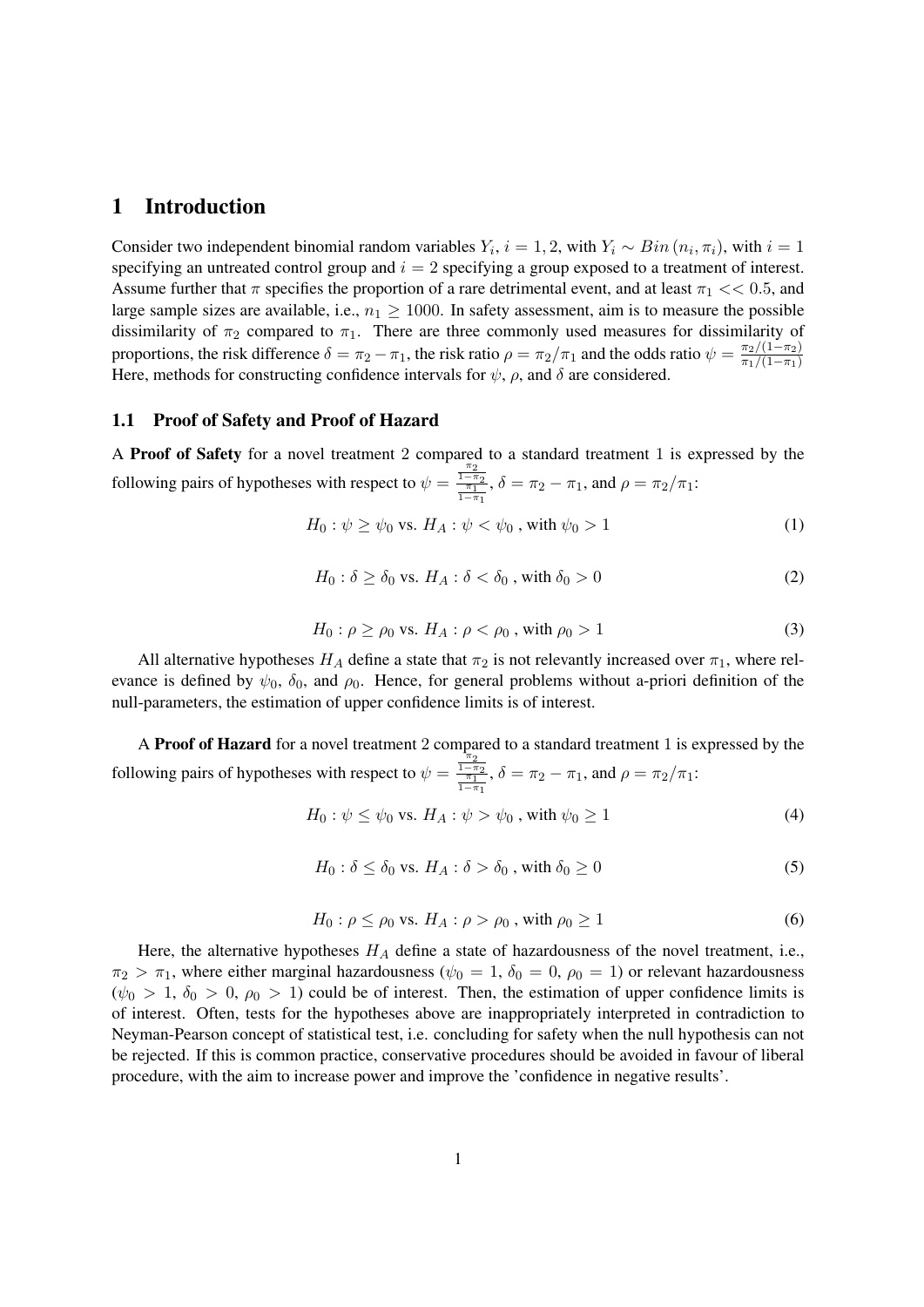### 1.2 Properties of  $\delta$ ,  $\rho$ , and  $\psi$  with respect to safety assessment

In statistical safety assessment, a safety margin  $\rho_0$ ,  $\delta_0$ ,  $\psi_0$  as to be defined which describes acceptable deviations from the state of exact equality of risks,  $\pi_2 = \pi_1$ . As outlined by Wellek (2005) for the general problem of proving bioequivalence, the definition of safety margins based on  $\delta$  is problematic, since it depends on the proportion in the control group,  $\pi_1$ . Simply, a difference of  $\delta = 0.01$  might be acceptable when  $\pi_1 = 0.1$ , but might be not when  $\pi_1 = 0.01$  or  $\pi_1 = 0.001$ . The risk ratio and odds ratio do not have this property. However, in general settings with  $\pi \in [0, 1]$ , the risk ratio is not invariant with respect to the definition of success and falure, while the odds ratio and the risk difference are. An alternative hypothesis  $\frac{(1-\pi_2)/(\pi_2)}{(1-\pi_1)/(\pi_1)} < \psi_0$  has the same meaning as  $\frac{\pi_2/(1-\pi_2)}{\pi_1/(1-\pi_1)} < \frac{1}{\psi_0}$  $\frac{1}{\psi_0}$ . According to Wellek (2005): if a treatment is non-inferior to the control with regard to the event "success", it is also non-inferior to the control with regard to failure, if non-inferiority is defined in terms of the odds ratio. For the difference,  $\pi_1 - \pi_2 < \delta_0$  has the same meaning as  $(1 - \pi_1) - (1 - \pi_2) > -\delta_0$ . However, for the risk ratio,  $\pi_2/\pi_2$ , and  $(1 - \pi_2) / (1 - \pi_1)$  do not have the same meaning.

For these reasons, Wellek (2005) strongly recommends the odds ratio as natural measure of dissimilarity in the general problem of proving non-inferiority. For rare detrimental events, where the proportion of interest is clearly defined and  $\pi \ll 0.5$  also the risk ratio has acceptable properties.

### 1.3 Important requirements on the properties of confidence limits for  $\delta$ ,  $\rho$ , and  $\psi$

Except an acceptable coverage probability, the confidence intervals should exhibit the following properties:

- 1. Decisions should be invariant with regard to the exchange of control and treatment, i.e., if the upper  $(1-\alpha)$  limit for  $\pi_2/\pi_1$  excludes  $\rho_0$ , the lower  $(1-\alpha)$  limit for  $\pi_1/\pi_2$  should also exclude  $1/\rho_0$ .
- 2. Confidence limits should be computable for each reasonable outcome of the experiment  $\{y_1, y_2\}$ , which provides information on the parameter of interest. Confidence intervals should not be empty.
- 3. Confidence limits should change monotonically for monotone change in dissimilarity of the outcome, i.e., considering confidence limits for  $\rho = \pi_2/\pi_1$ , denoting the bound resulting from the event  $\{y_2 = 3, y_1 = 2\}$   $\hat{\rho}_{32}$  and the bound resulting from the event  $\{y_2 = 3, y_1 = 1\}$   $\hat{\rho}_{31}$ , then  $\rho_{31} \ge \rho_{32}$ , since the evidence for  $\pi_2 > \pi_1$  is larger in  $\{y_2 = 3, y_1 = 1\}$  than in  $\{y_2 = 3, y_1 = 2\}$ .
- 4. Confidence limits should always contain the point estimates, and span only in the range, where the parameter of interest is defined.

The first requirement is violated by only very few confidence interval methods proposed in the literature, see e.g. the discussion in Lecoutre and Faure (2007) and Agresti and Min (2005) who discourage the use of the method proposed by Zhou, Tsao and Qin (2004) for  $\delta$  and the Bayesian Highest posterior density credible intervals for  $\rho$  and  $\psi$  Lecoutre and Faure (2007).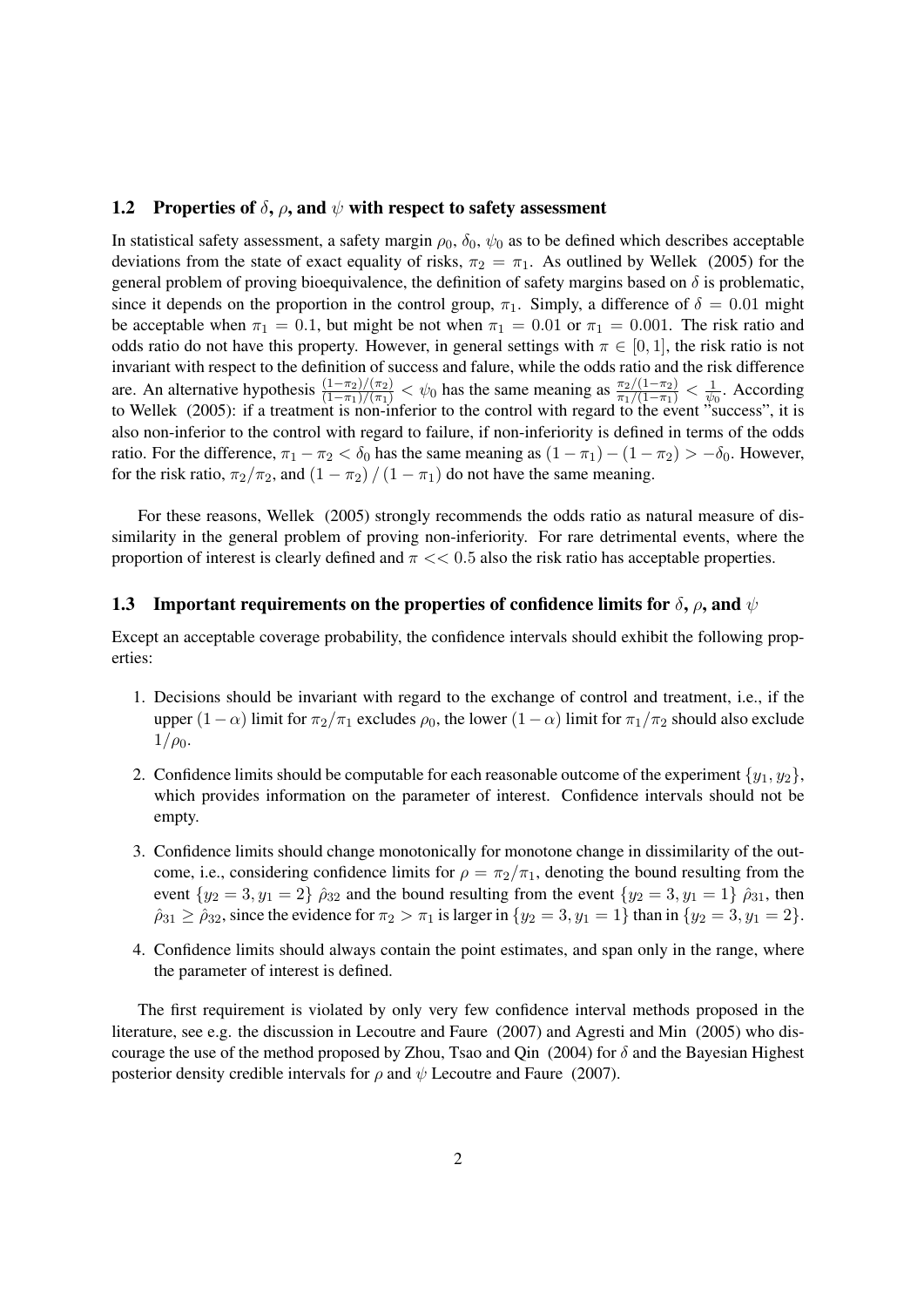The second requirement is discussed by Gart and Nam (1988) for the risk ratio  $\rho$ . The problem, that certain confidence interval methods are not computable for certain outcomes  $\{y_2, y_1\}$  occurs for extreme events involving  $y_i = n_i$  or  $y_i = 0$ . Here, only the latter case is of importance. Note, that the event  $\{y_2 = 0, y_1 = 0\}$  is non-informative for the risk ratio  $\rho$  and odds ratio  $\psi$ , but is informative for the risk difference  $\delta$ .

### 2 Methods

### 2.1 Confidence limits for the odds ratio  $\psi$

The point estimator for  $\psi$  is  $\hat{\psi} = \frac{y_2/(n_2-y_2)}{y_1/(n_1-m_1)}$  $\frac{y_{2}/(n_{2}-y_{2})}{y_{1}/(n_{1}-y_{1})}$ . A simple large sample interval with nominal confidence coefficient  $(1 - \alpha)$  can be computed according to Equation (7).

$$
\exp\left(\log\left(\tilde{\psi}\right) \pm z_{1-\alpha/2}\tilde{\sigma}\right),\tag{7}
$$

with  $\tilde{\psi} = \frac{(y_2+0.5)/(n_2-y_2+0.5)}{(y_1+0.5)/(n_1-y_1+0.5)}$ , and  $\tilde{\sigma} = \sqrt{\frac{1}{y_1+0.5} + \frac{1}{n_1-y_1+0.5} + \frac{1}{y_2+0.5} + \frac{1}{n_2-y_2+0.5}}$ . This interval is computable even in the case  $\{y_2 = 0, y_1 = 0\}$  and as resonable small sample performance in two-sided application. This method is referred to as adjusted Woolf in the simulation study of Lawson (2004).

Alternatively, estimates from the generalized linear model with binomial family and logit link could be used to derive estimates for  $log(\psi)$  and its standard error and replacing  $\dot{\psi}$  and  $\ddot{\sigma}$  in Equation (7). See Gerhard (2007) for detailed information. Here, this method is referred to as GLM.

In R an exact confidence interval based on the inversion of Fishers exact test for shifted values of  $\psi$ , based on the central and non-central hypergeometric distribution. It is available also for large sample sizes. The algorithm is described in Clarkson et al. (1993), and we will refer to it as **Exact**.

Figures 1 and 2 display calculated upper and lower bounds of two-sided 95% adjusted Woolf, GLM and Exact confidence intervals with for  $n_1 = n_2 = 1000$ , and certain events  $\{y_1, y_2\}$ . An important disadvantage of the GLM method is obvious, i.e., the violation of requirement 3 in Section 1.3, whenever  $y_1 = 0$  or  $y_2 = 0$  occurs. The Exact and the adjusted Woolf interval do not show this property. However, the adjusted Woolf interval does not contain the point estimates  $\infty$ , 0 in the cases  ${y_1 = 1, y_2 = 0}, \{y_1 = 0, y_2 = 5\}$ , respectively.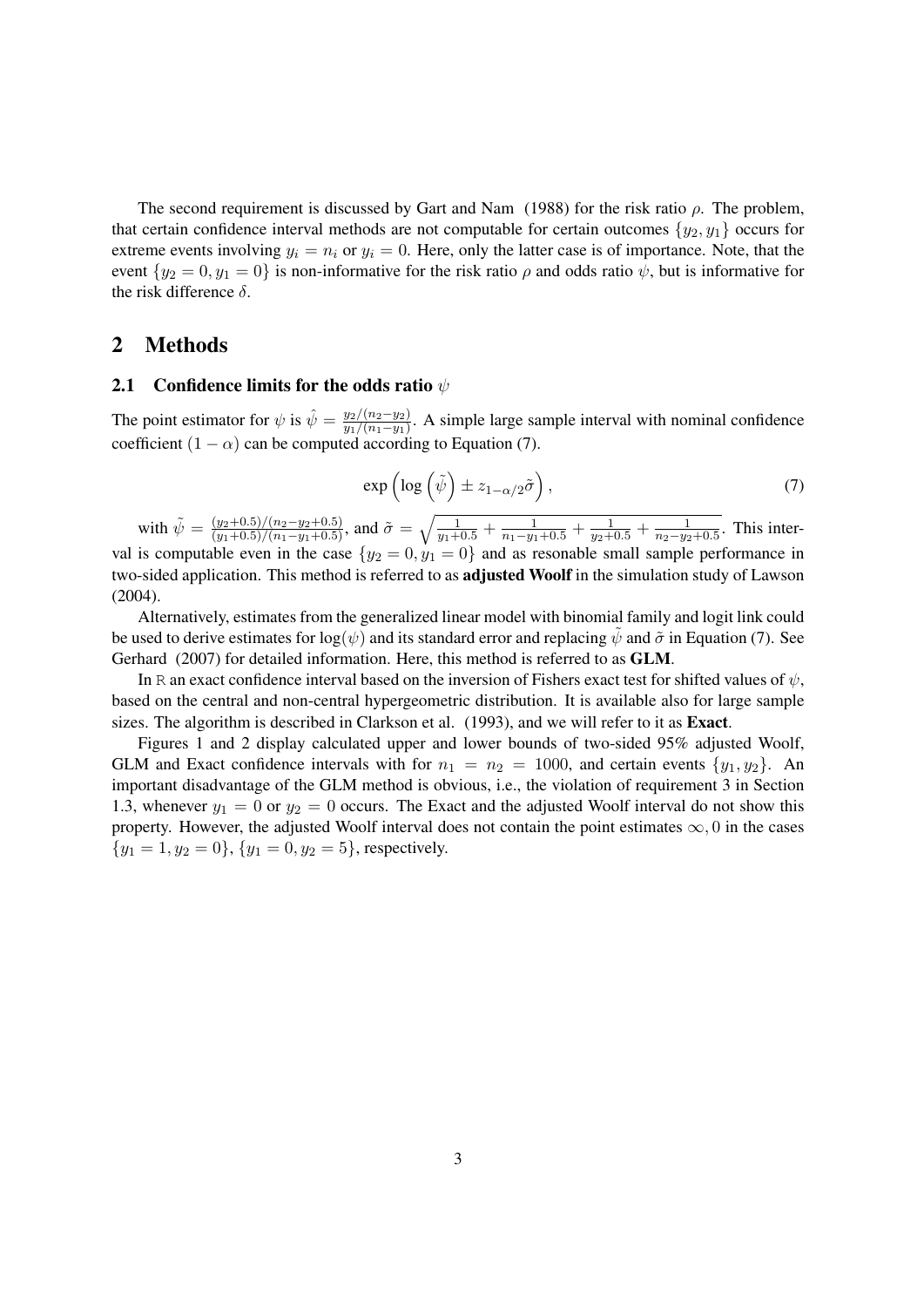

Figure 1: Two-sided 0.95 confidence intervals according to adjusted Woolf, GLM and Exact method for the events  $y_1 = 1$ ,  $y_2 = 10, 9, 8, 7, 6, 5, 4, 3, 2, 1, 0$  with  $n_1 = n_2 = 1000$ . The intervals for the odds ratio are displayed on the x-axis in logarithmic scale.



Figure 2: Two-sided 0.95 confidence intervals according to adjusted Woolf, GLM and Exact method for the events  $y_1 = 0, 1, 2, 3, 4, 5, 6, 7, 8, 9, 10, y_2 = 5$  with  $n_1 = n_2 = 1000$ . The intervals for the odds ratio are displayed on the x-axis in logarithmic scale.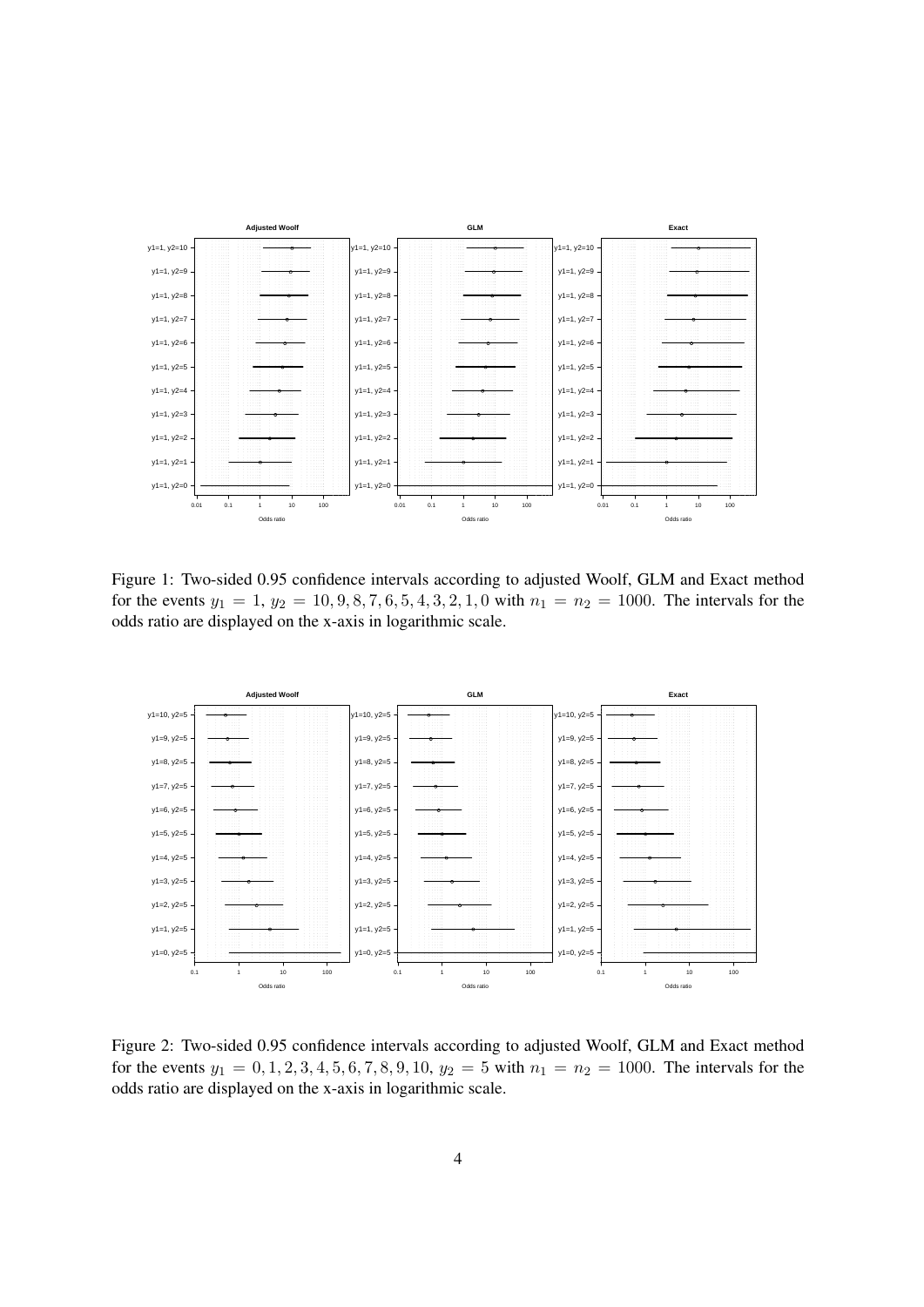### 2.2 Confidence limits for the risk ratio  $\rho$

The point estimate for  $\rho$  is  $\hat{\rho} = p_2/p_1$ , with  $p_i = y_i/n_i$ . Gart and Nam (1988) discuss a simple large sample interval presented in equation (8), called Crude in the following.

$$
\exp\left(\log\left(\tilde{\rho}\right) \pm z_{1-\alpha/2}\sqrt{\hat{u}}\right) \tag{8}
$$

where

$$
\tilde{\rho} = \frac{(y_2 + 0.5) / (n_2 + 0.5)}{(y_1 + 0.5) / (n_1 + 0.5)},
$$

and

$$
\hat{u} = \hat{V} (\log(\tilde{\rho})) = \frac{1}{y_2 + 0.5} + \frac{1}{y_1 + 0.5} - \frac{1}{n_2 + 0.5} - \frac{1}{n_1 + 0.5},
$$

and  $z_{1-\alpha/2}$  is the quantile of the standard normal distribution.

This method yields degenerate intervals [1, 1] in case  $y_2 = n_2$  and  $y_1 = n_1$ , which is of no importance in the problem of considering rare event rates. It is one of the few intervals considered in Gart and Nam (1988) which can be computed in case of the event  $y_2 = 0$  and  $y_1 = 0$ . It has the advantage that calculated bounds for  $\rho$  are the same as the reciprocal of the bounds calculated for  $1/\rho$  Gart and Nam (1988), i.e. they are invariant with respect to exchanging numerator and denominator. Dann and Koch (2005) call this method "Modified Taylor Series".

The second method considered here is the "Score" method discussed in Gart and Nam (1988), section 3.3 (Methods based on Likelihood Methods). Confidence bounds for  $\rho$  are found by iterative process, involving the solution of quadratic equations. In the limited simulation study presented by Gart and Nam (1988), this method shows best coverage probabilities among the considered methods. For computational details, refer to Gart and Nam (1988). Gart and Nam (1988) state, that the method is not computable for the case  $y_1 = y_2 = 0$ . However, in my implementation, problems in the iterative process occured also for a number of other events, like  $y_1 = 0$ ,  $y_2 = 0$ ,  $y_1 = n_1$ ,  $y_2 = n_2$ . In the simulation study, I replace  $y_1 = 0.5$ ,  $y_1 = 0.5$ ,  $y_1 = n_1 - 0.5$ ,  $y_1 = n_2 - 0.5$ , in the iterative process if these events occured, respectively. Therefore, the method referred to as Score in this report is not exactly the same as that described by Gart and Nam (1988).

### 2.3 Confidence limits for  $\delta$

In the recent years, various papers have been published considering the construction of confidence intervals for the difference of binomial proportions between two independent samples. The recommendations in these publications are based on simulations of the coverage probability of two-sided confidence intervals. The most recent simulation studies by Newcombe (1998) and Brown and Li (2005), comparing several of these methods, recommend certain approximate methods. However, in toxicological applications, interest is usually in directional decisions, i.e., only the upper or only the lower limits are of interest. Such comparisons have not been considered in the literature so far. Cai (2005) showed for the problem of one binomial proportion, that the coverage probabilities of approximate upper or lower limits can be seriously asymmetric. Therefore, additional simulation studies are needed.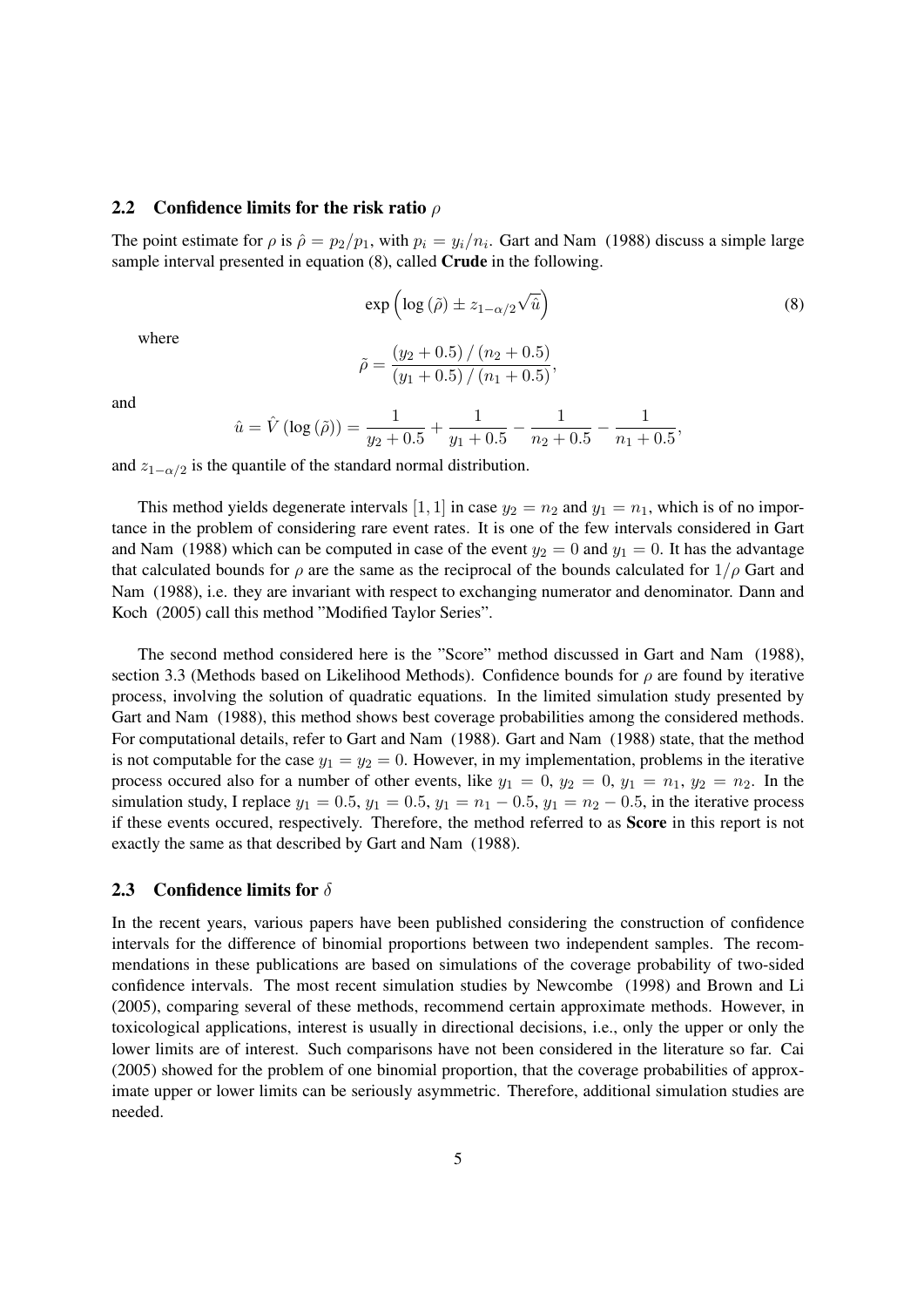Let  $\hat{\pi}_i = y_i/n_i$  denote the estimated proportions the two independent samples  $i = 1, 2$ . The Wald (Wald) interval for the difference of proportions is:

$$
\hat{\pi}_2 - \hat{\pi}_1 \pm z_{1-\alpha/2} \sqrt{\frac{\hat{\pi}_1(1-\hat{\pi}_1)}{n_1} + \frac{\hat{\pi}_2(1-\hat{\pi}_2)}{n_2}} \tag{9}
$$

Agresti and Caffo (2000) add four pseudo-observations, one to each cell in the  $2 \times 2$ -table, and use the formula to construct confidence intervals. Denoting  $\tilde{\pi}_i = (y_i + 1) / (n_i + 2)$ , the Add-4 (Add4) interval is:

$$
\tilde{\pi}_2 - \tilde{\pi}_1 \pm z_{1-\alpha/2} \sqrt{\frac{\tilde{\pi}_1 \left(1 - \tilde{\pi}_1\right)}{n_1 + 2} + \frac{\tilde{\pi}_2 \left(1 - \tilde{\pi}_2\right)}{n_2 + 2}}\tag{10}
$$

A slightly less conservative interval can be derived by adding only 0.5 pseudo-observations to each cell in the 2  $\times$  2-table. Denoting  $\tilde{\pi}_i = (y_i + 0.5) / (n_i + 1)$ , the Add-2 (**Add2**) interval is:

$$
\tilde{\pi}_2 - \tilde{\pi}_1 \pm z_{1-\alpha/2} \sqrt{\frac{\tilde{\pi}_1 (1 - \tilde{\pi}_1)}{n_1 + 1} + \frac{\tilde{\pi}_2 (1 - \tilde{\pi}_2)}{n_2 + 1}}\tag{11}
$$

Based on the Score interval proposed by Wilson (1927), Newcombe (1998) introduced an interval for the difference of proportions (referred to as Newcombes Hybrid Score interval, NHS). Its variance term is constructed based on Wilson Score confidence limits for the single proportions. The lower  $(1 - \alpha/2)$ -bound is:

$$
\hat{\pi}_2 - \hat{\pi}_1 - z_{1-\alpha/2} \sqrt{\frac{l_2(1-l_2)}{n_2} + \frac{u_1(1-u_1)}{n_1}},\tag{12}
$$

and the upper  $(1 - \alpha/2)$ -bound is:

$$
\hat{\pi}_2 - \hat{\pi}_1 + z_{1-\alpha/2} \sqrt{\frac{u_2(1-u_2)}{n_2} + \frac{l_1(1-l_1)}{n_1}}\tag{13}
$$

where  $l_i$ ,  $u_i$  are the lower and upper bounds of the  $(1 - \alpha)$  Wilson Score interval for  $\pi_i$ , which can be calculated according to equation 14:

$$
[l_i, u_i] = \left[ \frac{y_i + \frac{z_{1-\alpha/2}^2}{2}}{n_i + z_{1-\alpha/2}^2} \pm \frac{z_{1-\alpha/2} \sqrt{n_i \hat{\pi}_i (1 - \hat{\pi}_i) + \frac{z_{1-\alpha/2}^2}{4}}}{n_i + z_{1-\alpha/2}^2} \right]
$$
(14)

The method used in the R function  $prop.$  test is the continuity corrected (CC) confidence interval as described in Newcombe (1998).

# 3 Simulation study

### 3.1 Coverage probability

• Sample size  $n_1 = n_2 = 1000, 2000, n_1 = 2000, n_2 = 1000;$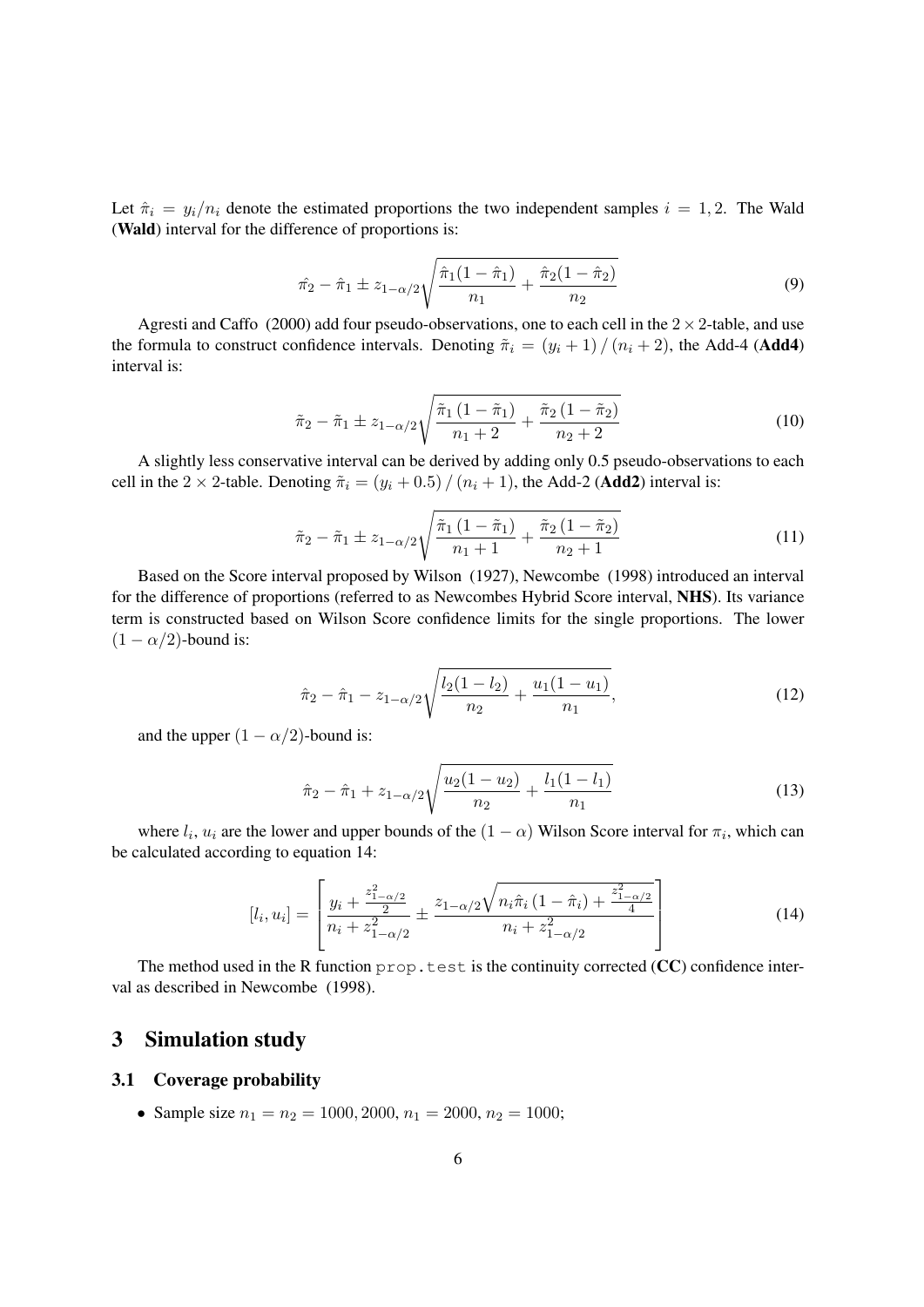- all combinations of  $\pi_1 = 0.001, 0.002, ..., 0.04$ , and  $\pi_2 = 0.001, 0.002, ..., 0.04$ ;
- lower (0.95)-confidence limits to investigate the  $\alpha$ -control when used in a proof of hazard for rare detrimental events;
- upper (0.95)-confidence limits to investigate the  $\alpha$ -control when used in a proof of safety for rare detrimental events;
- coverage probability estimated based on 10000 simulation runs.





Figure 3: Coverage probability of lower, nominal 0.95 confidence limits for  $n_1, n_2 = 1000$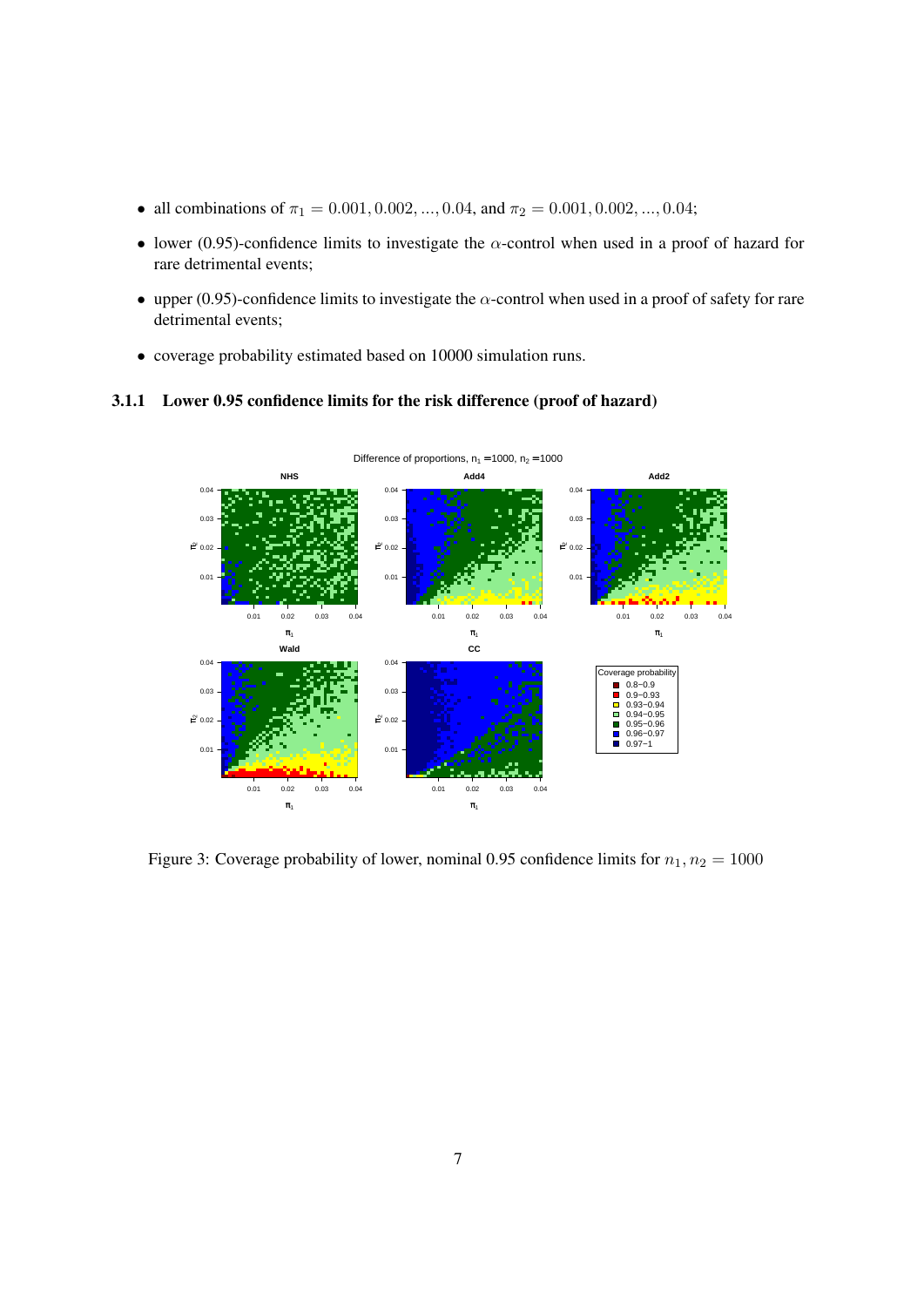

Figure 4: Coverage probability of lower, nominal 0.95 confidence limits for  $n_1$ ,  $n_2 = 2000$ 



Figure 5: Coverage probability of lower, nominal 0.95 confidence limits for  $n_1 = 2000$ ,  $n_2 = 1000$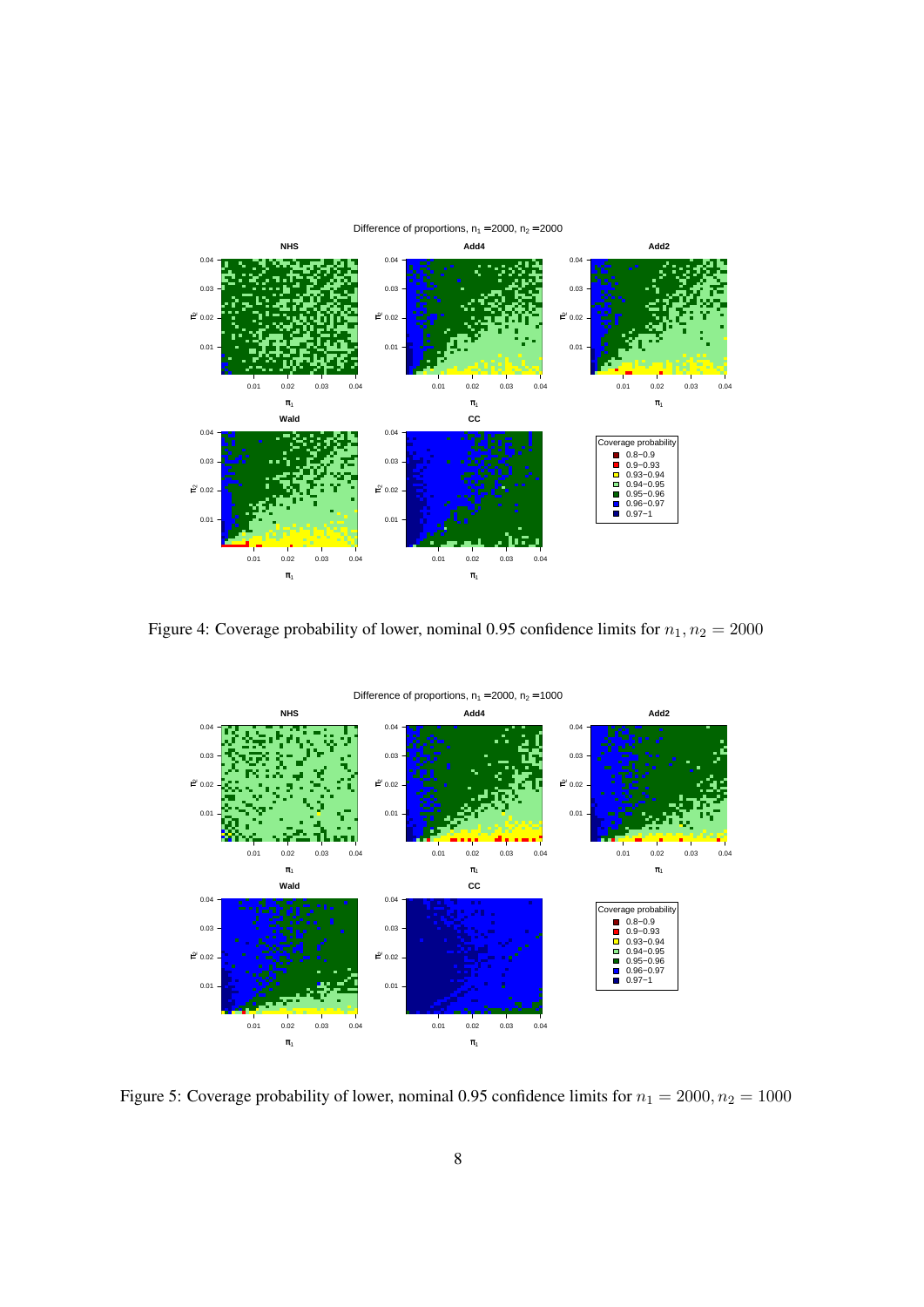

# 3.1.2 Upper 0.95 confidence limits for the risk difference (proof of safety)

Figure 6: Coverage probability of upper, nominal 0.95 confidence limits for  $n_1$ ,  $n_2 = 1000$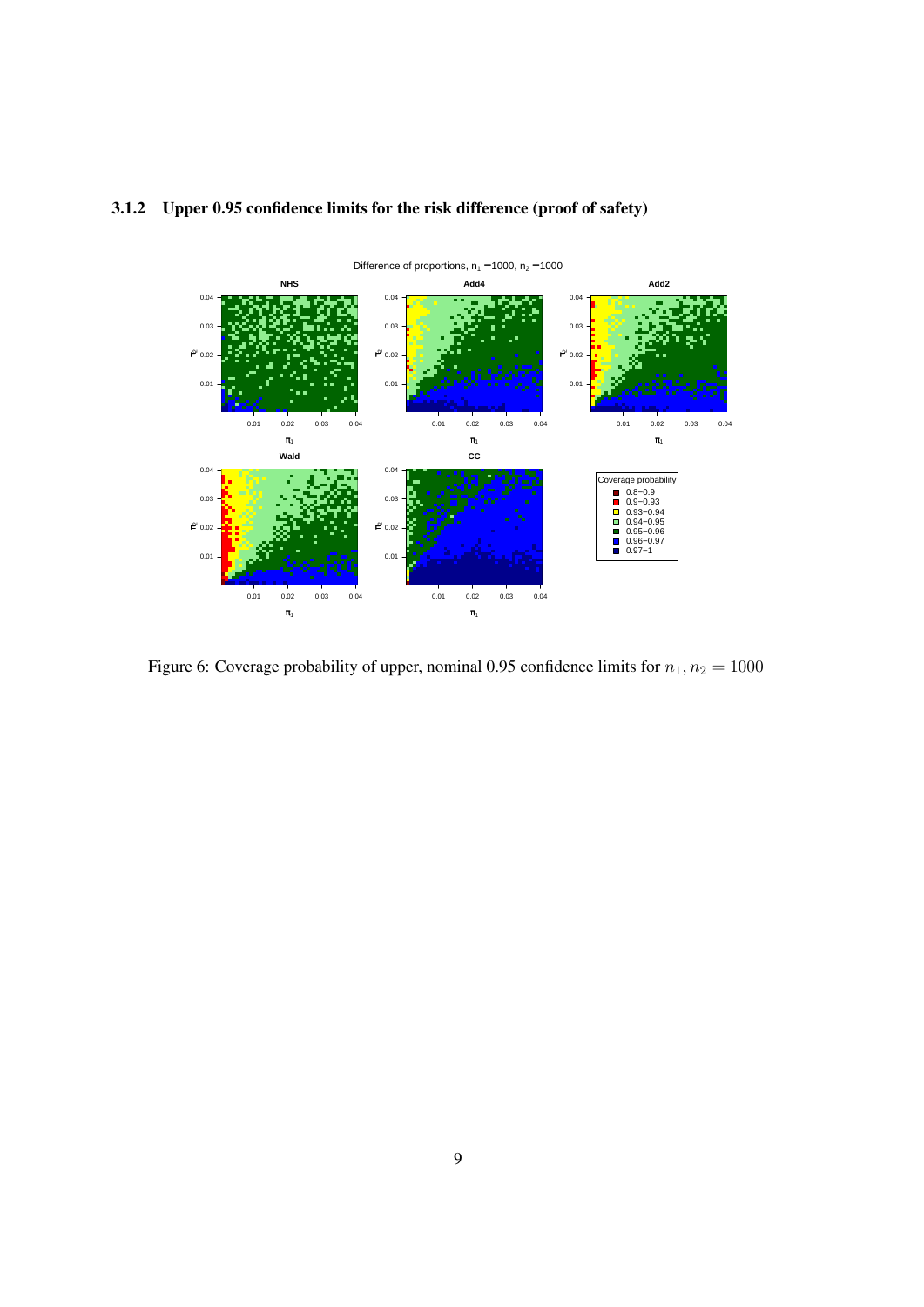

Figure 7: Coverage probability of upper, nominal 0.95 confidence limits for  $n_1$ ,  $n_2 = 2000$ 



Figure 8: Coverage probability of upper, nominal 0.95 confidence limits for  $n_1 = 2000$ ,  $n_2 = 1000$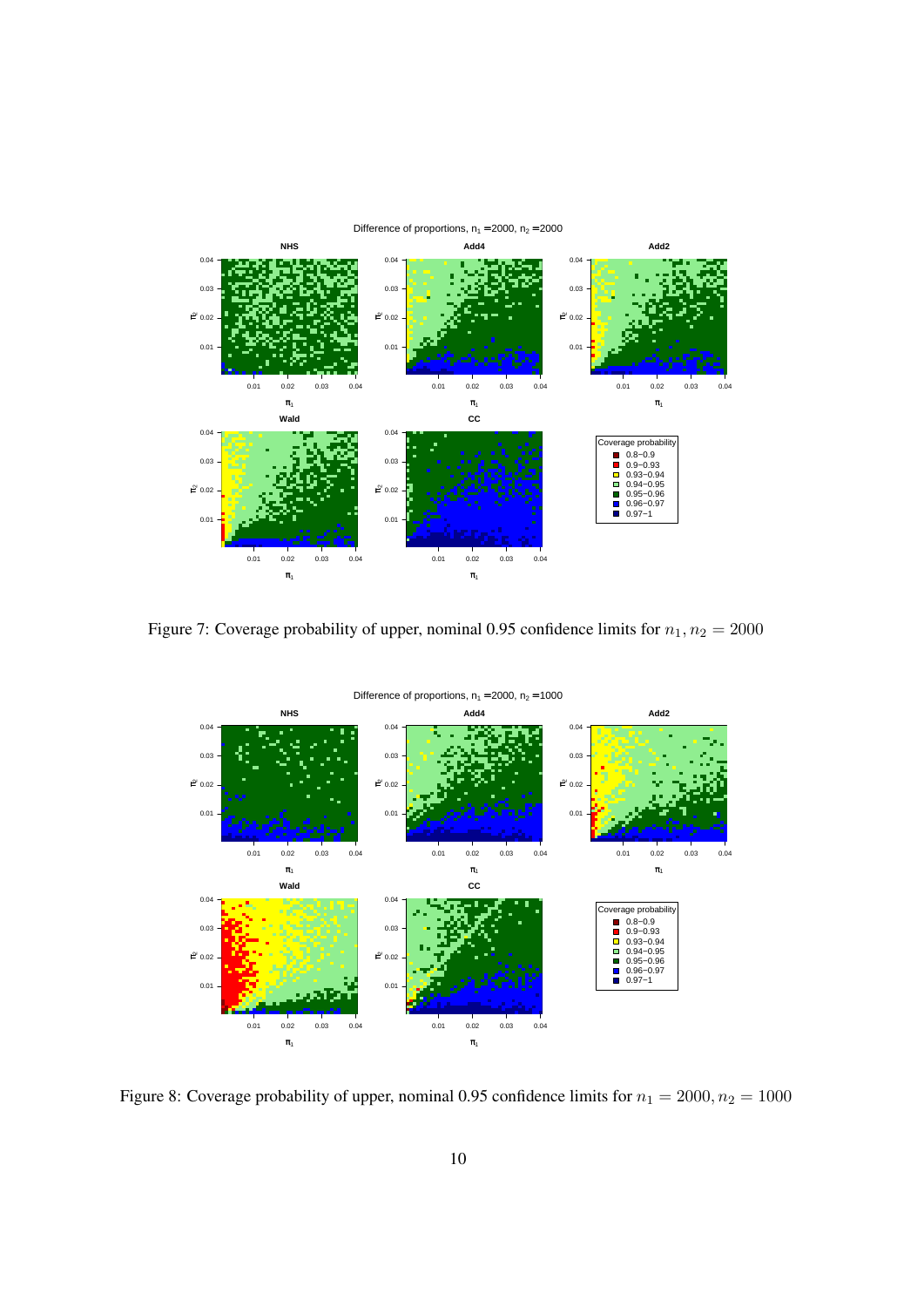

# 3.1.3 Lower 0.95 confidence limits for the risk ratio (proof of hazard)

Figure 9: Coverage probability of lower, nominal 0.95 confidence limits for  $n_1$ ,  $n_2 = 1000$ 



Figure 10: Coverage probability of lower, nominal 0.95 confidence limits for  $n_1$ ,  $n_2 = 2000$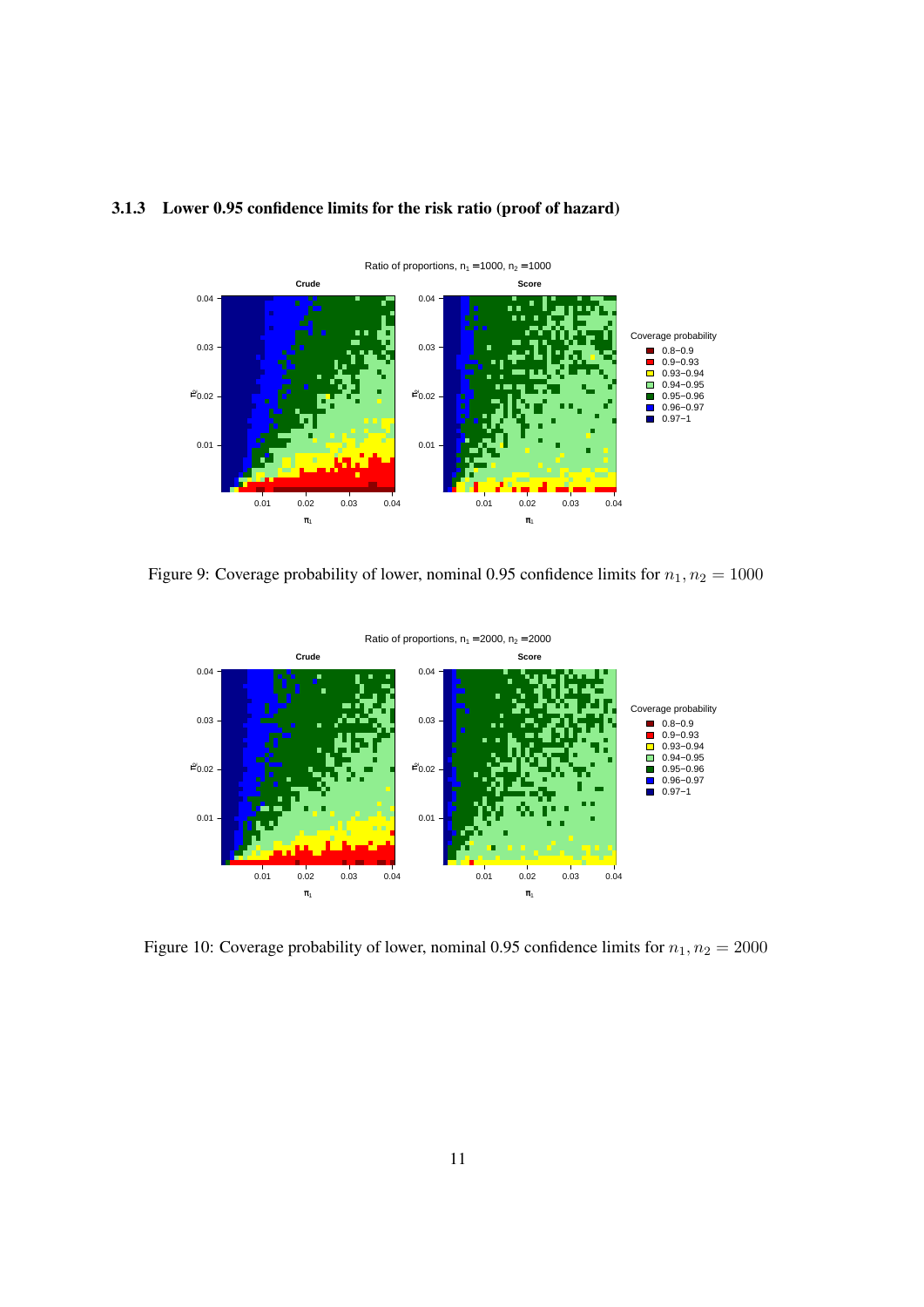

Figure 11: Coverage probability of lower, nominal 0.95 confidence limits for  $n_1 = 2000$ ,  $n_2 = 1000$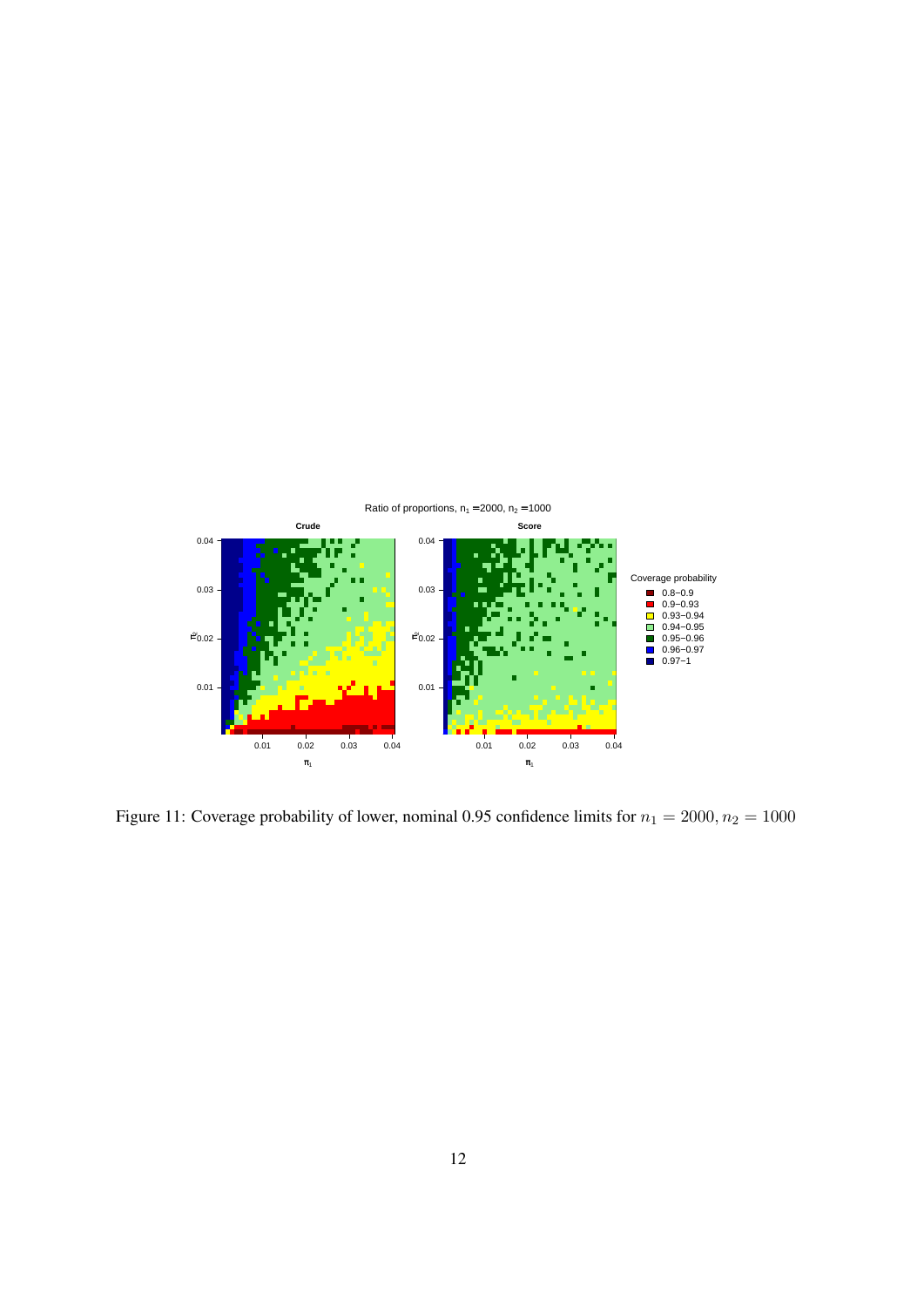

# 3.1.4 Upper 0.95 confidence limits for the risk difference (proof of safety)

Figure 12: Coverage probability of upper, nominal 0.95 confidence limits for  $n_1, n_2 = 1000$ 



Figure 13: Coverage probability of upper, nominal 0.95 confidence limits for  $n_1$ ,  $n_2 = 2000$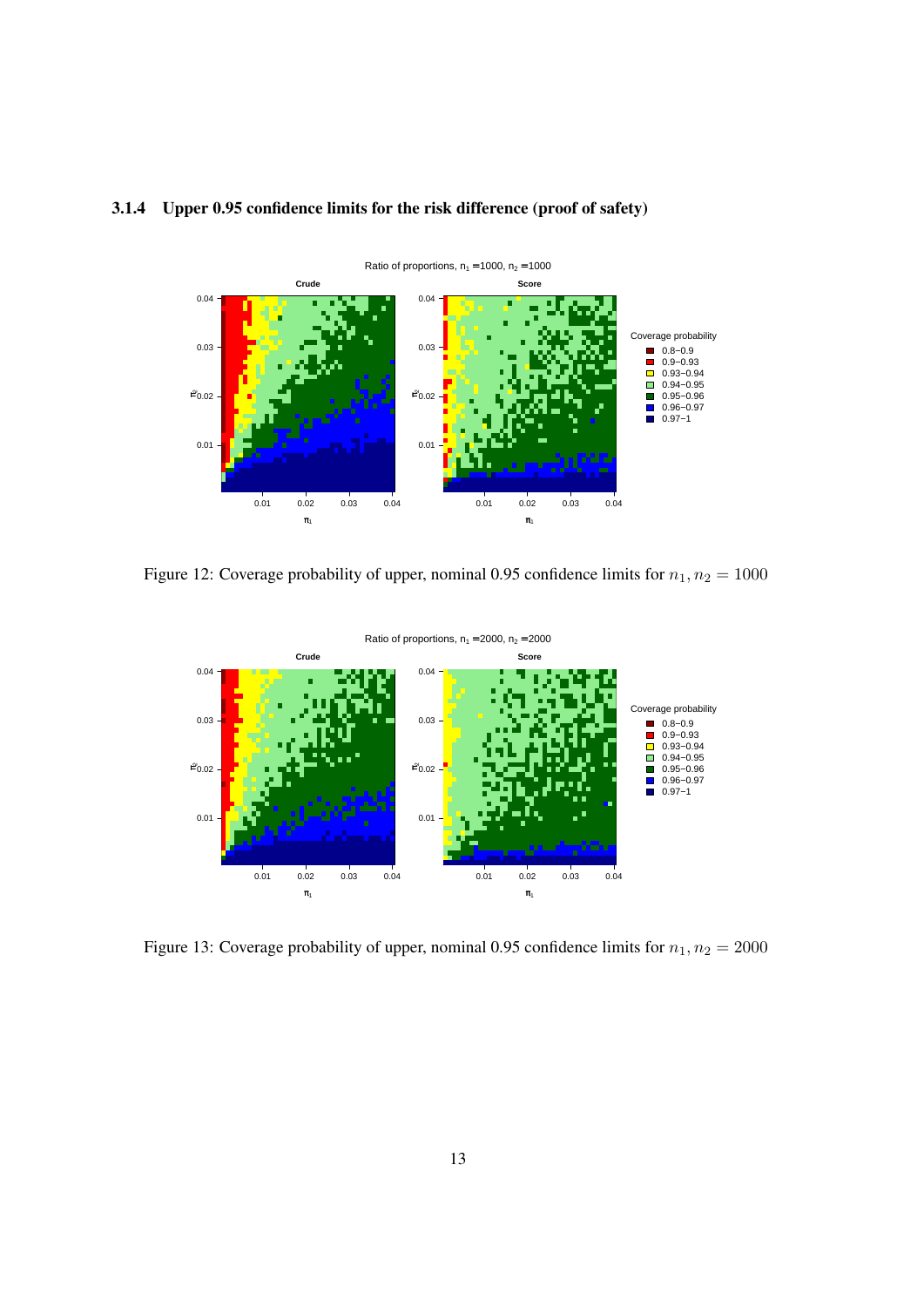

Figure 14: Coverage probability of upper, nominal 0.95 confidence limits for  $n_1 = 2000$ ,  $n_2 = 1000$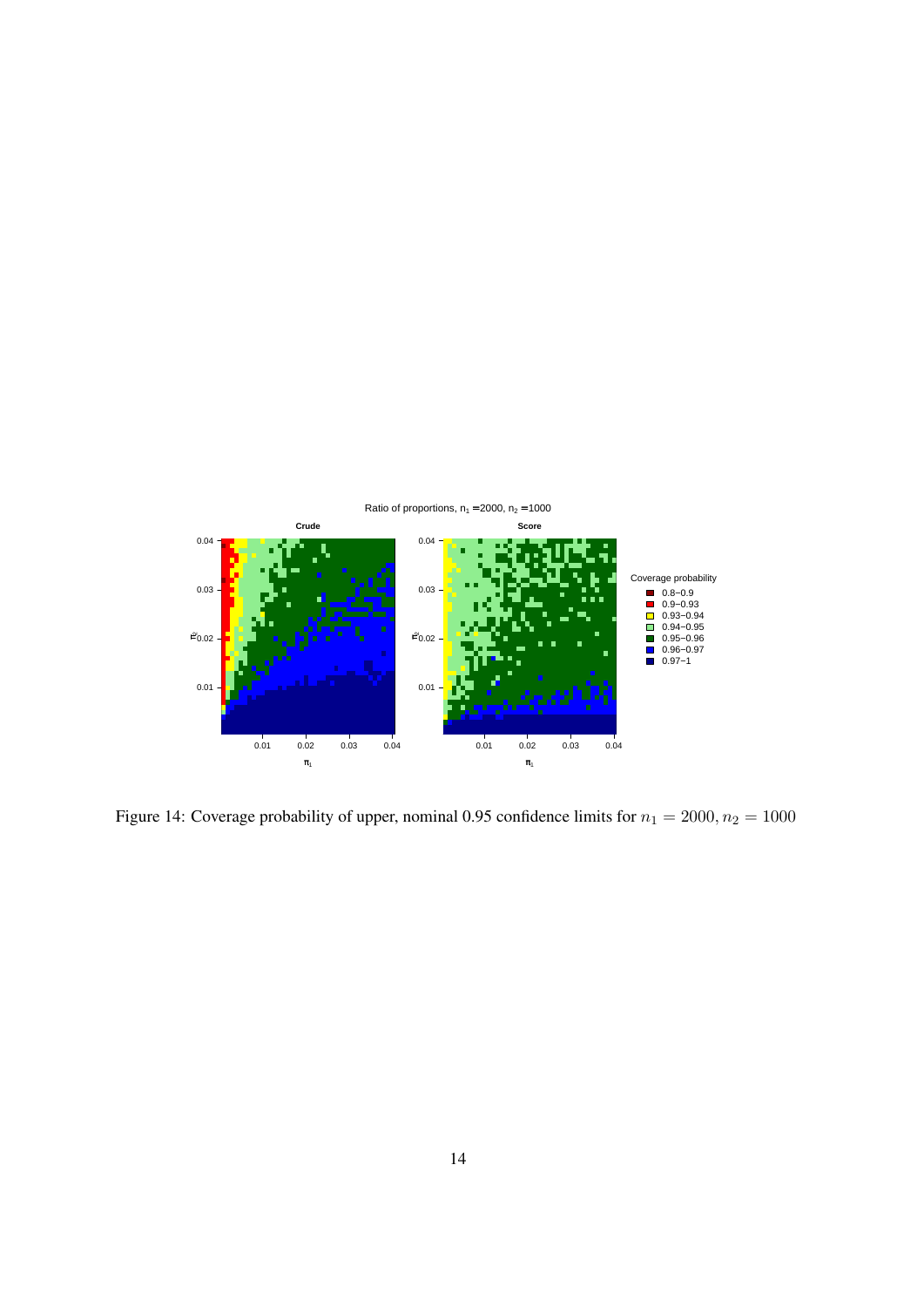# 3.2 Lower confidence limits for the odds ratio (proof of hazard)



Figure 15: Coverage probability of lower, nominal 0.95 confidence limits for  $n_1$ ,  $n_2 = 1000$ 



Figure 16: Coverage probability of lower, nominal 0.95 confidence limits for  $n_1$ ,  $n_2 = 2000$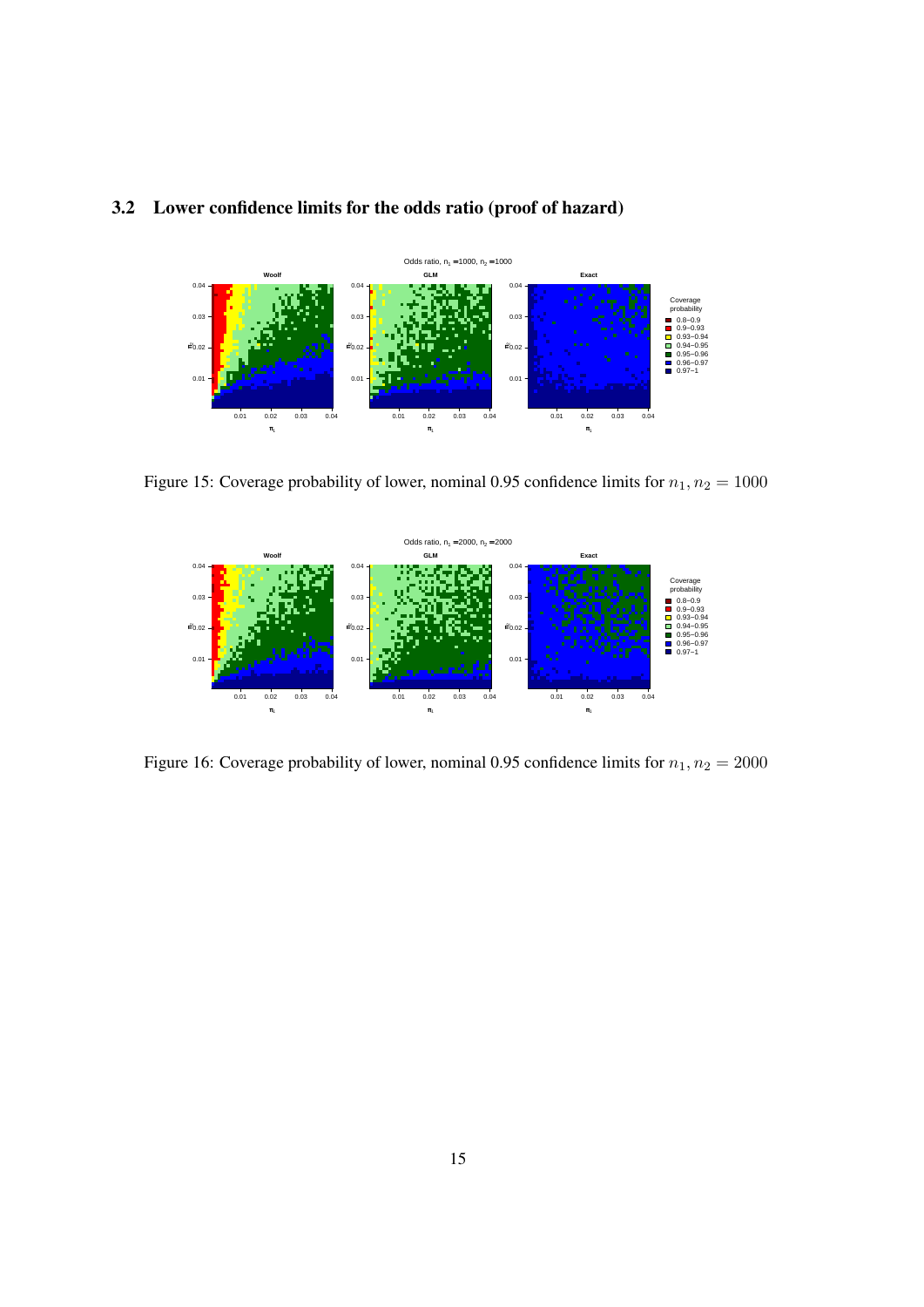

Figure 17: Coverage probability of lower, nominal 0.95 confidence limits for  $n_1 = 2000$ ,  $n_2 = 1000$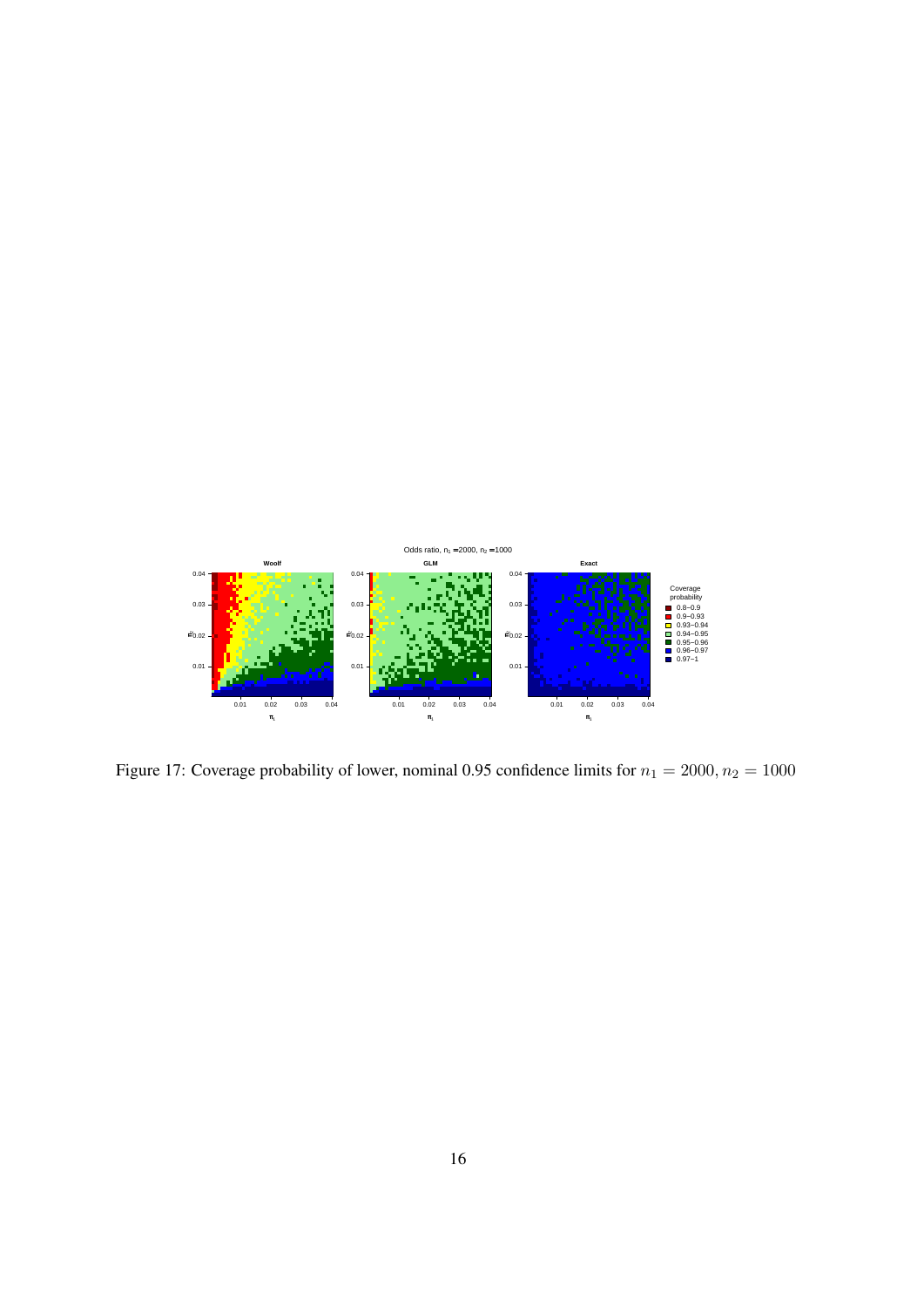



Figure 18: Coverage probability of upper, nominal 0.95 confidence limits for  $n_1$ ,  $n_2 = 1000$ 



Figure 19: Coverage probability of upper, nominal 0.95 confidence limits for  $n_1$ ,  $n_2 = 2000$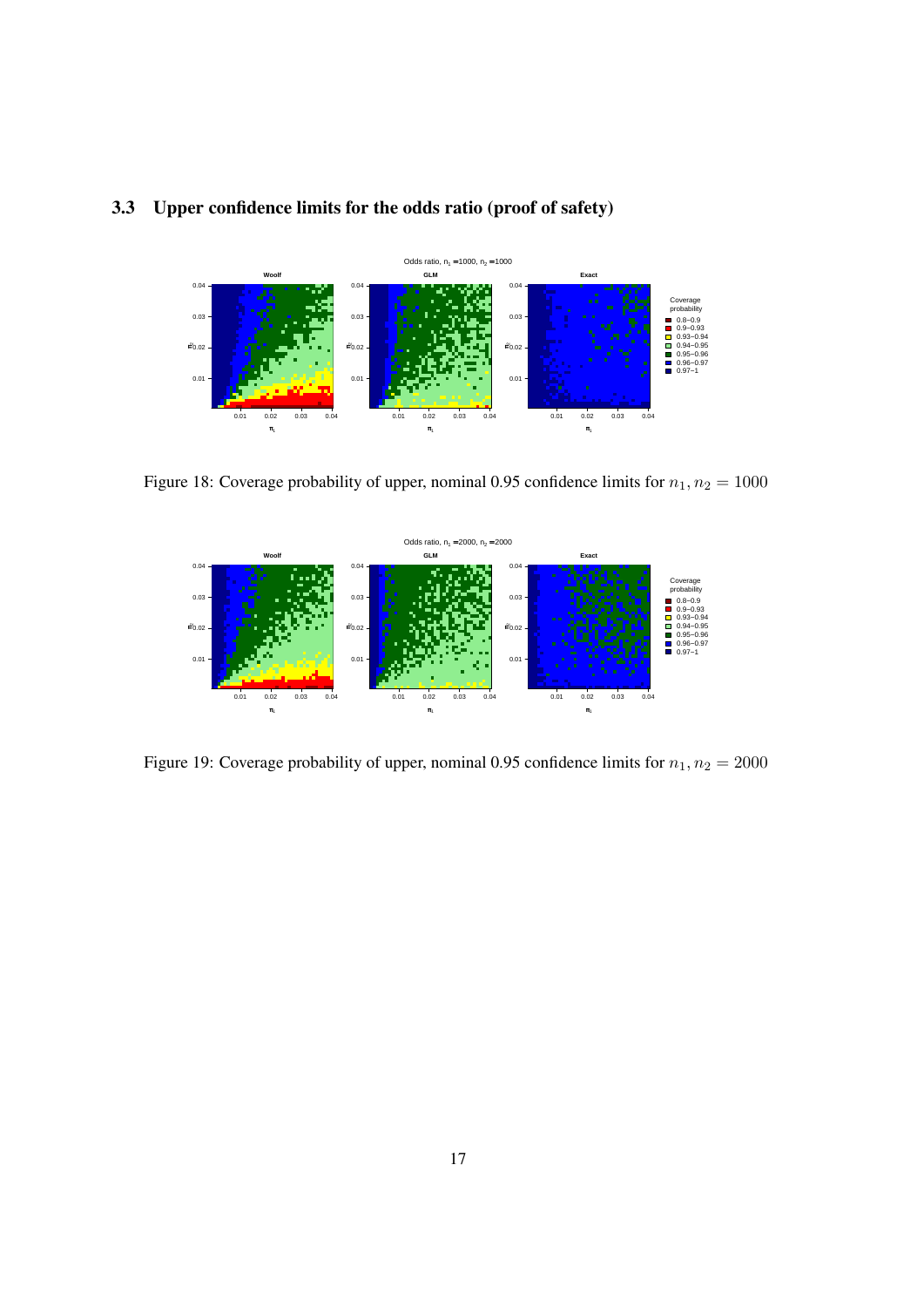

Figure 20: Coverage probability of upper, nominal 0.95 confidence limits for  $n_1 = 2000$ ,  $n_2 = 1000$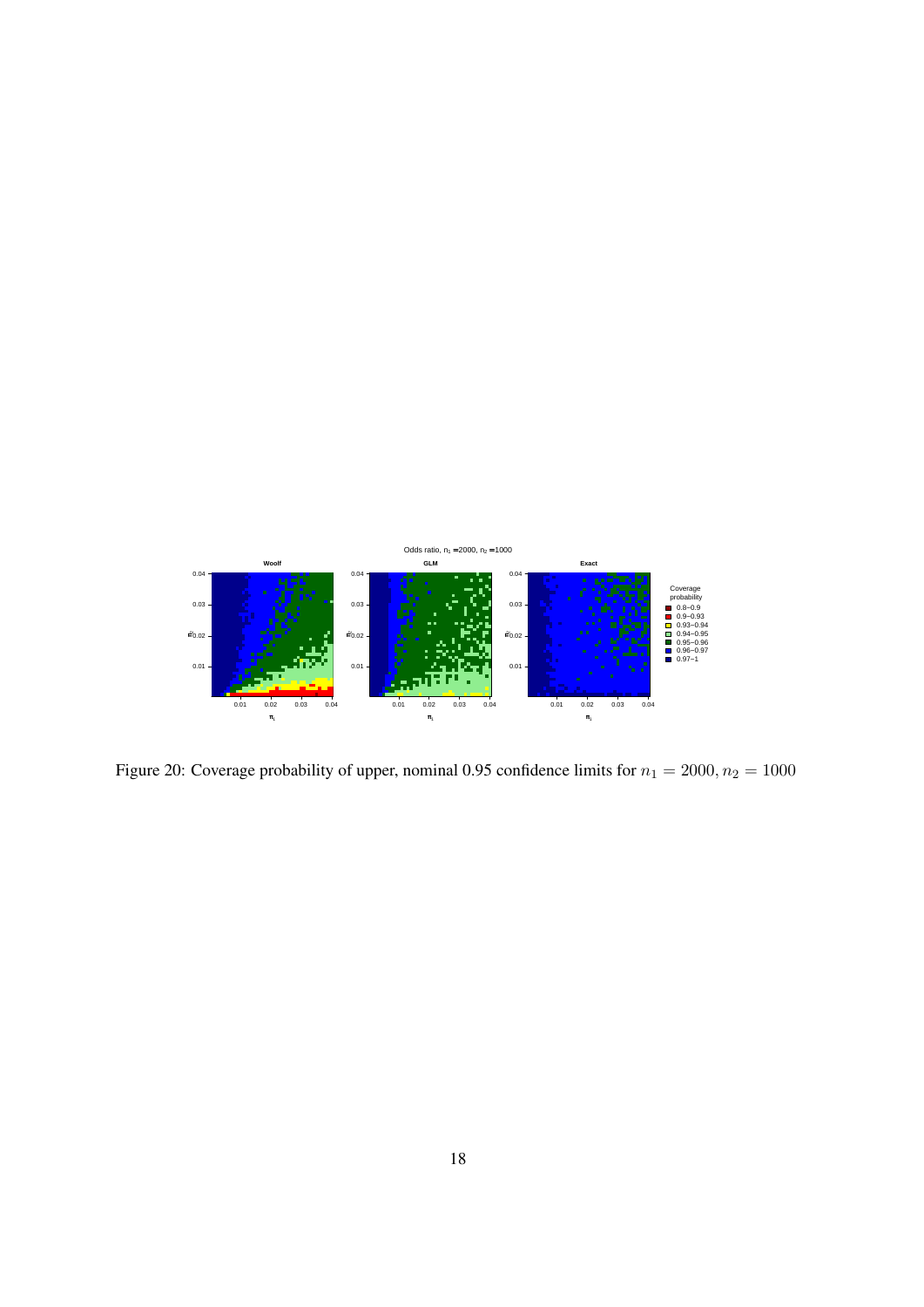### 3.4 Power for the proof of hazard

Testing the null hypothesis  $H_0$ :  $\pi_2 - \pi_1 \leq 0$ , vs. the alternative  $H_1$ :  $\pi_2 - \pi_1 > 0$  is a proof of hazard when  $\pi_i$  specifies the probability of a detrimental event. The five confidence intervals above can be used to decied on such hypotheses. The alternative can be rejected with approximately 0.05 error probability, if the value 0 is excluded by the lower (0.95)-limit for  $\delta$ . Here, the probability to reject  $H_0$  under different settings is estimated. As a standard, the probability to reject  $H_0$  using Fishers exact test is additionally estimated (bold, solid line). Note that, due to the discreteness of the binomial distribution, there is a limited number of events  $\{y_1, y_2\}$  that may lead to the rejection of  $H_0 : \delta = \delta_0$ for given  $n_1, n_2$ . Therefore, power of two methods can be exactly equal for one choice of  $n_1, n_2, \delta_0$ and different for another choice of  $n_1, n_2, \delta_0$ .

In all considered cases, the NHS and Wald confidence intervals have higher power than Fishers exact test. The Add4 and Add2 intervals have equal power as Fishers exact test in one case and higher power in all others. The CC confidence interval has usually the same power as the Fisher test, but occasionally has even lower power.

The difference of power between the NHS confidence interval and the Fisher test was 0.12 in the most pronounced case.

- Sample size  $n_1 = n_2 = 1000, 2000, n_1 = 2000, n_2 = 1000;$
- all combinations of  $\pi_1 = 0.001, 0.005, 0.01$ , and  $\pi_2 = \rho \pi_1, \rho = 1, 1.1, ..., 4;$
- lower (0.95) limits, and one-sided 0.05 Fishers test, respectively;
- 10000 simulation runs.



Figure 21: Power to reject  $H_0$ :  $\pi_2 - \pi_1 \le 0$  with type-I-error = 0.05,  $n_1 = 2000, n_2 = 1000$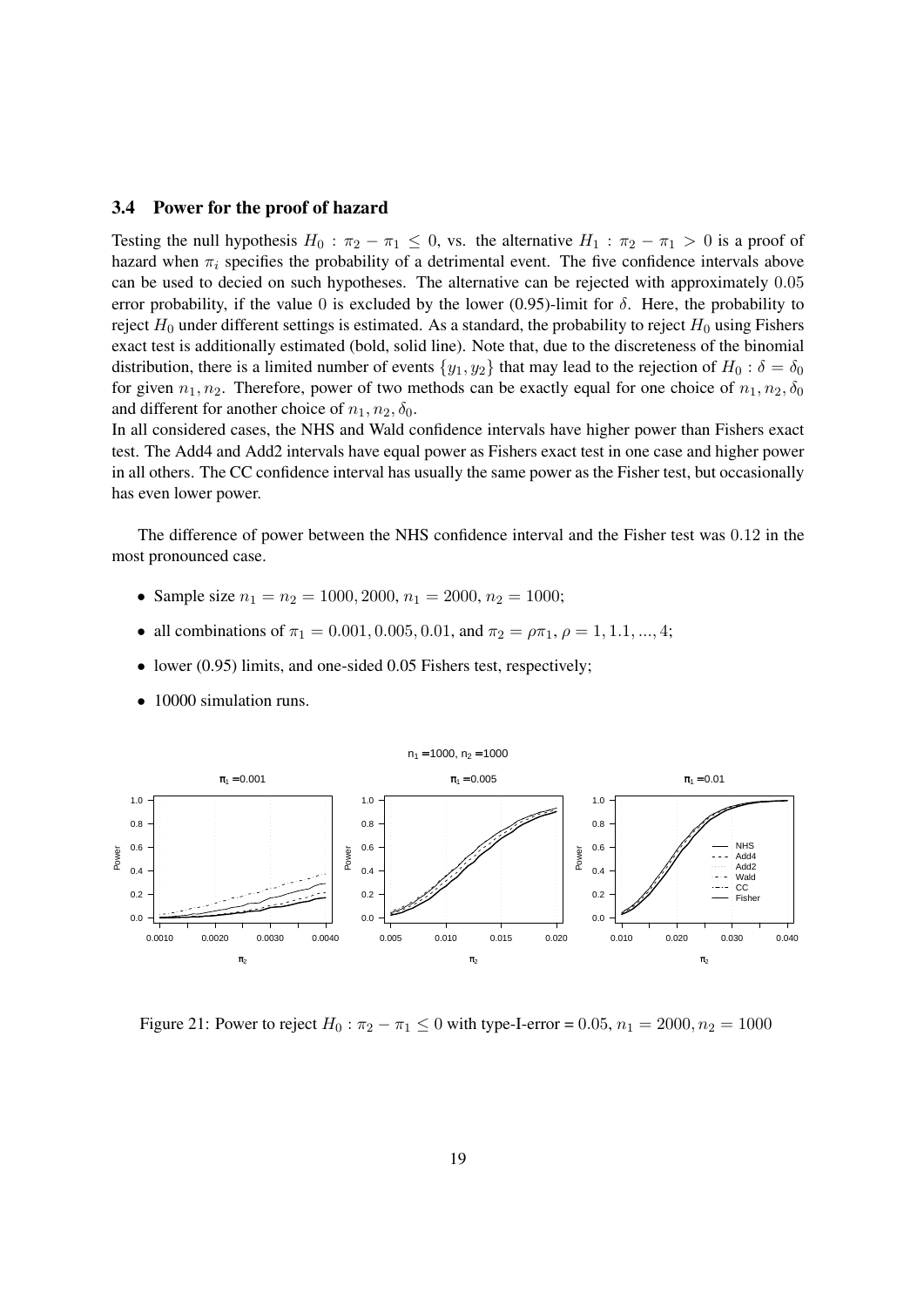

Figure 22: Power to reject  $H_0: \pi_2 - \pi_1 \le 0$  with type-I-error = 0.05,  $n_1 = 2000, n_2 = 1000$ 



Figure 23: Power to reject  $H_0$ :  $\pi_2 - \pi_1 \le 0$  with type-I-error = 0.05,  $n_1 = 2000$ ,  $n_2 = 1000$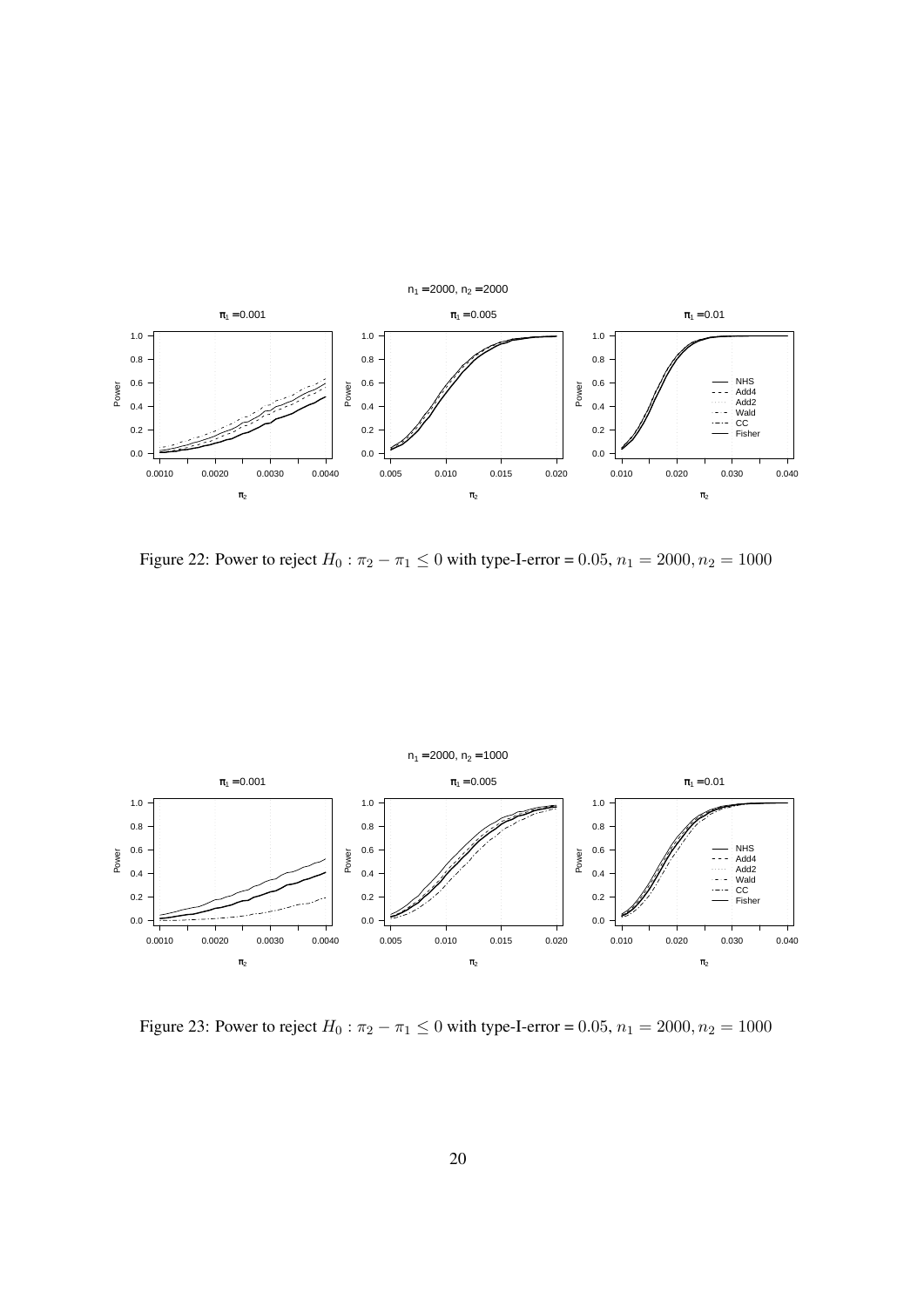# 4 Recommendation

### 4.1 Odds ratio

When applied to perform a proof of safety and considering the problems of non-informative bounds of the GLM method, the Exact confidence is the recommended method, since conservative performance is acceptable in the situation. However, when confidence intervals are applied in a proof of hazard with inverse interpretation (i.e., concluding for safety, when the null hypothesis of a Proof of Hazard can not be rejected), the Crude method is recommended, since in this situation, conservative performance is not acceptable (here, aim is 'being confident in negative results').

### 4.2 Risk difference

For the considered parameter combinations of very small proportions of success ( $\pi_i = 0.001, ..., 0.04$ ) and large sample sizes ( $n_i > 1000$ ), the NHS method achieves coverage probabilities closest to the nominal level, and avoids severe violations of the nominal level in all considered cases. All other methods under comparison do show more conservative performance for  $\pi_2 - \pi_1 > 0$ . The Add4, Add2, and Wald show liberal performance for  $\pi_2 - \pi_1 < 0$ . Hence, the NHS method is the best among the considered confidence intervals. This recommendation is restricted to lower (0.95)-bounds  $\pi_2 - \pi_1$ . Note further, that the NHS method might lead to liberal confidence limits in the case  $\pi_2$  >>  $0.5 \cap \pi_1 \ll 0.5$  which are not of interest here (Sill (2007); Schaarschmidt et al. (submitted)). For the rejection of the null hypothesis  $H_0$ :  $\pi_2 - \pi_1 \leq 0$  the NHS interval has higher power than the Fisher exact test in all considered cases.

### 4.3 Risk ratio

The Score method in its current implementation clearly outperforms the Crude method, with confidence limits closer to the nominal level, showing conservative as well as liberal performance in a smaller proportion of cases. In a proof of hazard for increasing rates  $\pi_2/\pi_1 > 1$ , both methods are conservative, when the proportion in the control group,  $\pi_1$ , is very small. When  $n_1\pi_1 > 4$ , the Score methods avoids severely conservative performance. In a proof of safety using upper bounds, the Score method is conservative when  $\pi_2$  is very small. As a rule of thumb, when  $n_2\pi_2 > 4$ , severely conservative performance is avoided. The Score method is liberal, when  $\pi_2 >> \pi_1$  AND  $n_1\pi_1 < 4$ . This situation is not of high relevance in a proof of safety, with commonly used safety margins ( $\rho_0 = 1.11, 1.25, 2$ ).

# References

- Agresti, A. and Caffo, B. (2000). Simple and effective confidence intervals for proportions and differences of proportions result from adding two successes and two failures. *American Statistician* 54:280-288.
- Agresti, A. and Min, Y. (2005). Frequentist performance of Bayesian confidence intervals for comparing proportions in 2×2 contingency tables. *Biometrics* 61: 515-523.